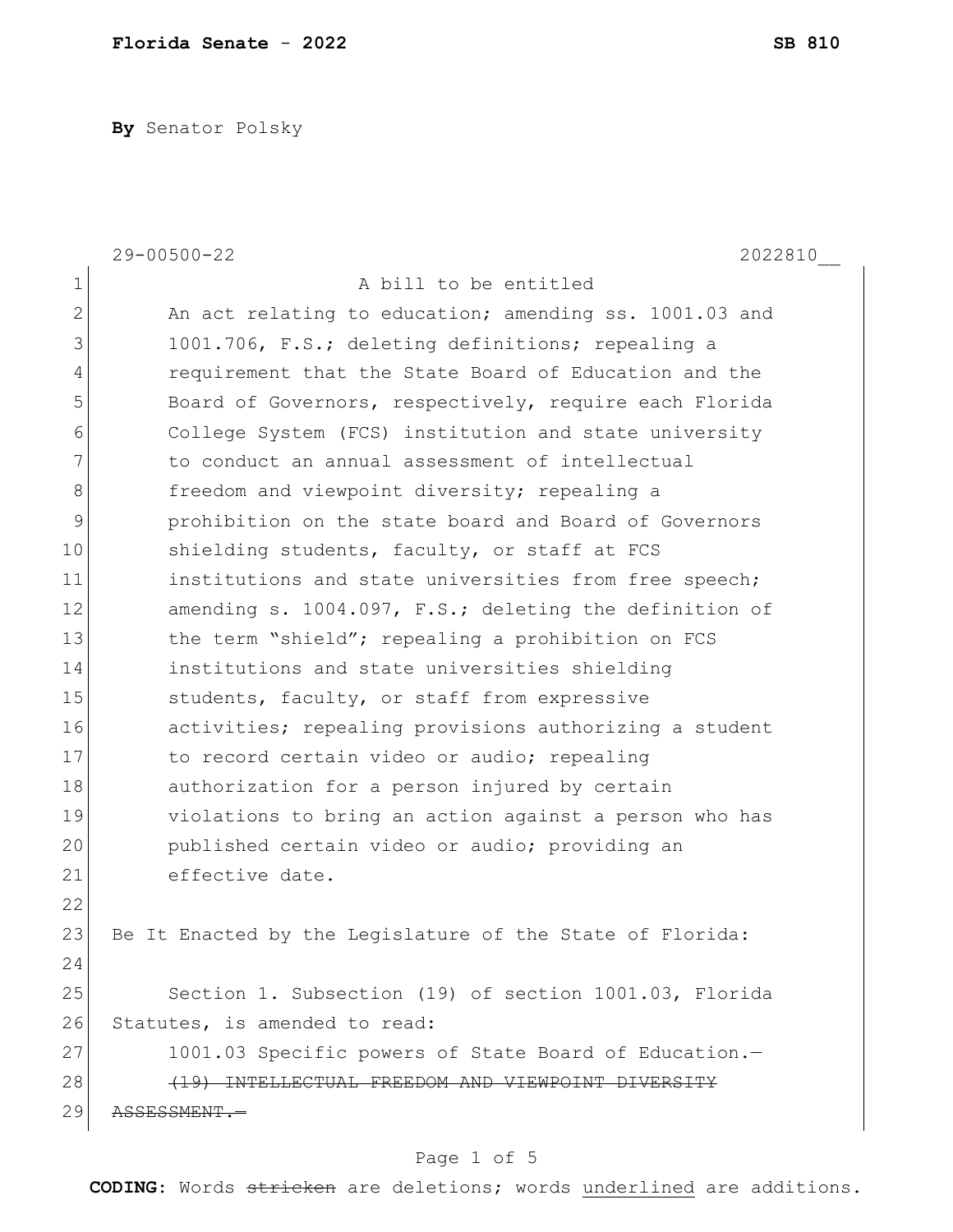|    | $29 - 00500 - 22$<br>2022810                                     |
|----|------------------------------------------------------------------|
| 30 | (a) For the purposes of this subsection, the term:               |
| 31 | 1. "Intellectual freedom and viewpoint diversity" means the      |
| 32 | exposure of students, faculty, and staff to, and the             |
| 33 | encouragement of their exploration of, a variety of ideological  |
| 34 | and political perspectives.                                      |
| 35 | 2. "Shield" means to limit students', faculty members', or       |
| 36 | staff members' access to, or observation of, ideas and opinions  |
| 37 | that they may find uncomfortable, unwelcome, disagreeable, or    |
| 38 | offensive.                                                       |
| 39 | (b) The State Board of Education shall require each Florida      |
| 40 | College System institution to conduct an annual assessment of    |
| 41 | the intellectual freedom and viewpoint diversity at that         |
| 42 | institution. The State Board of Education shall select or create |
| 43 | an objective, nonpartisan, and statistically valid survey to be  |
| 44 | used by each institution which considers the extent to which     |
| 45 | competing ideas and perspectives are presented and members of    |
| 46 | the college community, including students, faculty, and staff,   |
| 47 | feel free to express their beliefs and viewpoints on campus and  |
| 48 | in the classroom. The State Board of Education shall annually    |
| 49 | compile and publish the assessments by September 1 of each year, |
| 50 | beginning on September 1, 2022. The State Board of Education may |
| 51 | adopt rules to implement this paragraph.                         |
| 52 | (e) The State Board of Education may not shield students,        |
| 53 | faculty, or staff at Florida College System institutions from    |
| 54 | free speech protected under the First Amendment to the United    |
| 55 | States Constitution, Art. I of the State Constitution, or s.     |
| 56 | 1004.097.                                                        |
| 57 | Section 2. Subsection (13) of section 1001.706, Florida          |
| 58 | Statutes, is amended to read:                                    |

## Page 2 of 5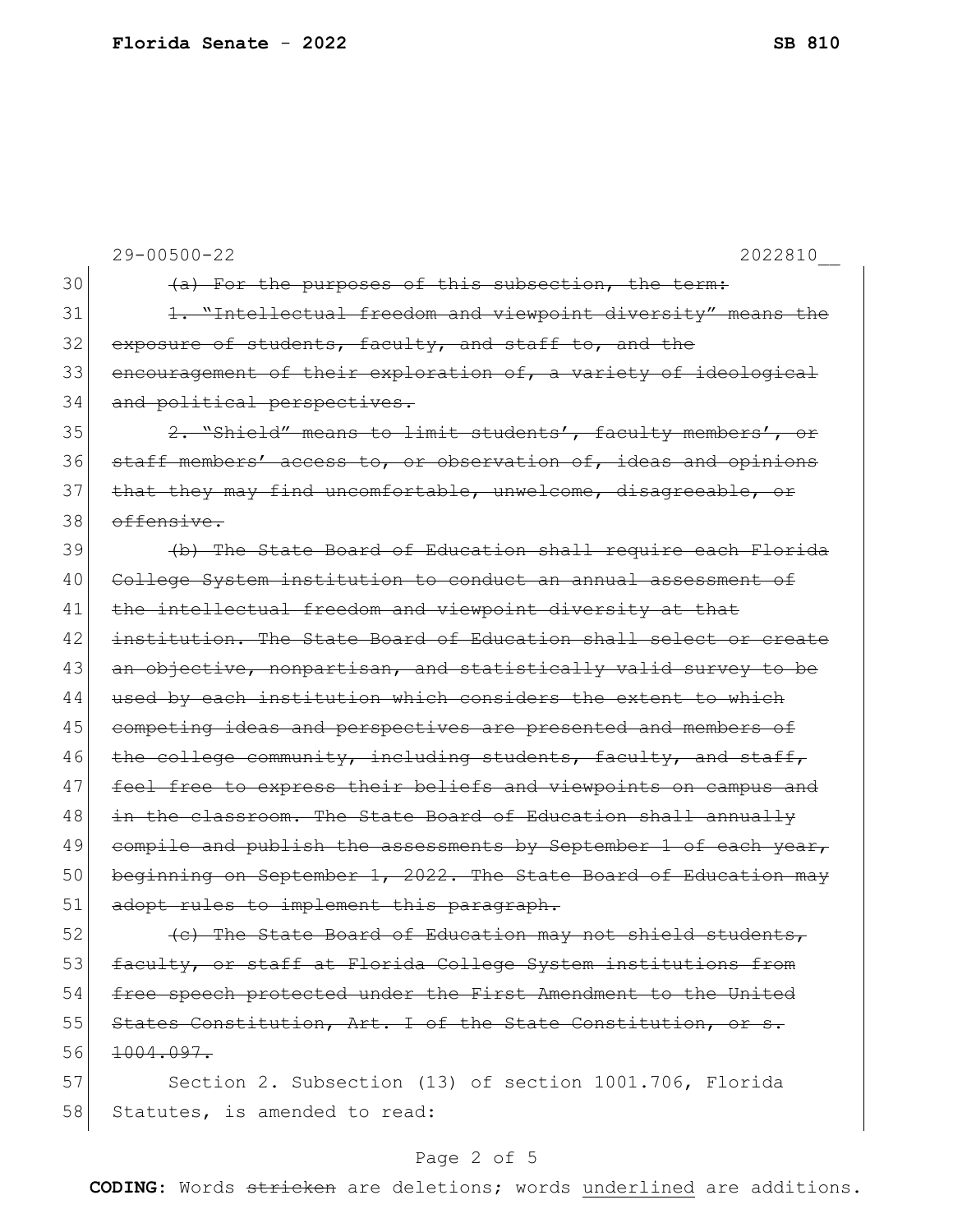|    | $29 - 00500 - 22$<br>2022810                                    |
|----|-----------------------------------------------------------------|
| 59 | 1001.706 Powers and duties of the Board of Governors.-          |
| 60 | (13) INTELLECTUAL FREEDOM AND VIEWPOINT DIVERSITY               |
| 61 | ASSESSMENT.-                                                    |
| 62 | (a) For the purposes of this subsection, the term:              |
| 63 | 1. "Intellectual freedom and viewpoint diversity" means the     |
| 64 | exposure of students, faculty, and staff to, and the            |
| 65 | encouragement of their exploration of, a variety of ideological |
| 66 | and political perspectives.                                     |
| 67 | 2. "Shield" means to limit students', faculty members', or      |
| 68 | staff members' access to, or observation of, ideas and opinions |
| 69 | that they may find uncomfortable, unwelcome, disagreeable, or   |
| 70 | offensive.                                                      |
| 71 | (b) The Board of Governors shall require each state             |
| 72 | university to conduct an annual assessment of the intellectual  |
| 73 | freedom and viewpoint diversity at that institution. The Board  |
| 74 | of Governors shall select or create an objective, nonpartisan,  |
| 75 | and statistically valid survey to be used by each state         |
| 76 | university which considers the extent to which competing ideas  |
| 77 | and perspectives are presented and members of the university    |
| 78 | community, including students, faculty, and staff, feel free to |
| 79 | express their beliefs and viewpoints on campus and in the       |
| 80 | classroom. The Board of Governors shall annually compile and    |
| 81 | publish the assessments by September 1 of each year, beginning  |
| 82 | on September 1, 2022.                                           |
| 83 | (e) The Board of Governors may not shield students,             |
| 84 | faculty, or staff at state universities from free speech        |
| 85 | protected under the First Amendment to the United States        |
| 86 | Constitution, Art. I of the State Constitution, or s. 1004.97.  |
| 87 | Section 3. Paragraph (f) of subsection (2), paragraphs (f)      |
|    |                                                                 |

## Page 3 of 5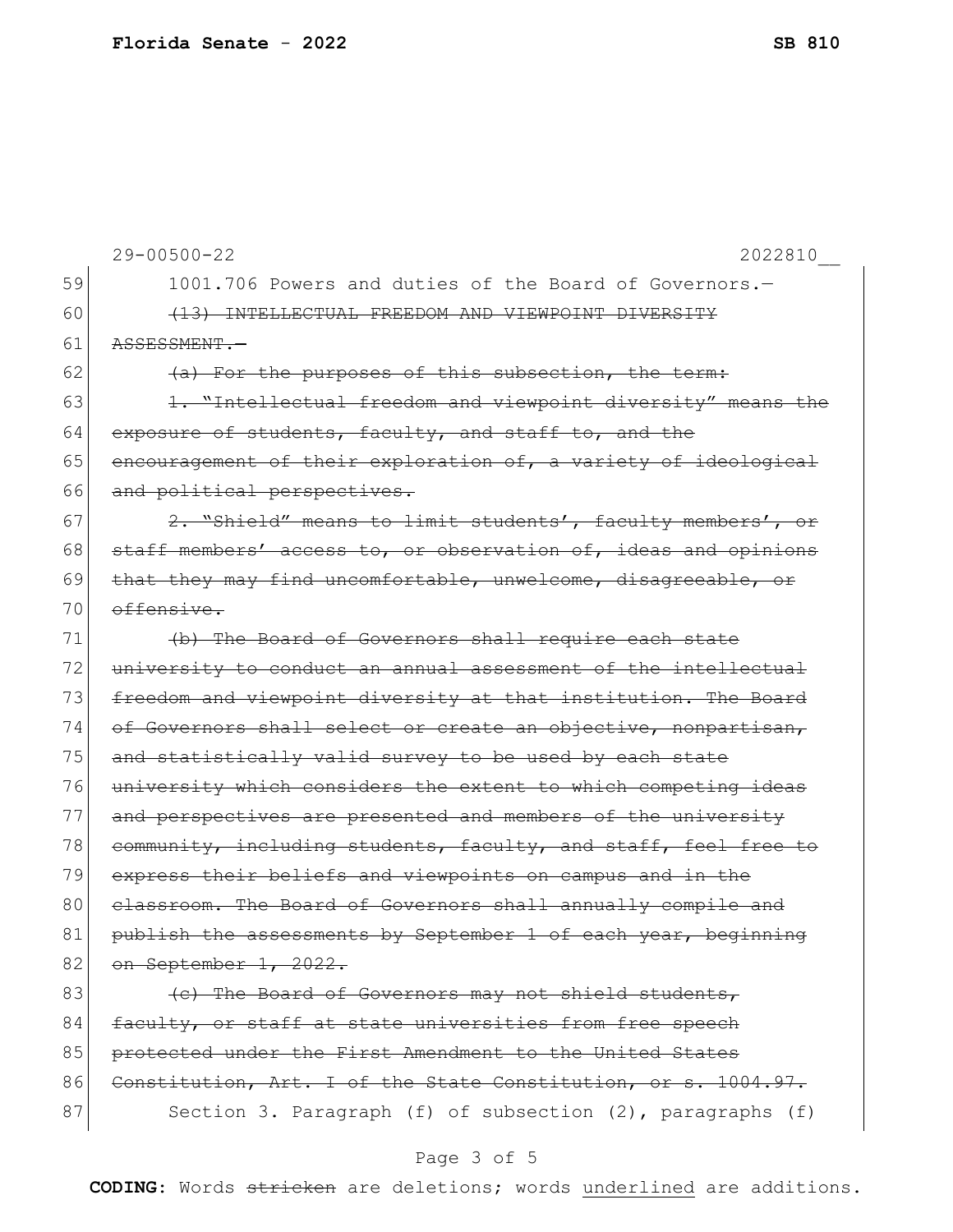29-00500-22 2022810\_\_ 88 and (g) of subsection  $(3)$ , and subsection  $(4)$  of section 89 1004.097, Florida Statutes, are amended to read: 90 1004.097 Free expression on campus.-91 (2) DEFINITIONS.—As used in this section, the term: 92  $(f)$  "Shield" means to limit students', faculty members', or 93 staff members' access to, or observation of, ideas and opinions 94 that they may find uncomfortable, unwelcome, disagreeable, or 95 offensive. 96 (3) RIGHT TO FREE-SPEECH ACTIVITIES. 97 (<del>f) A Florida College System institution or a state</del> 98 university may not shield students, faculty, or staff from 99 expressive activities.  $100$  (g) Notwithstanding s. 934.03 and subject to the 101 protections provided in the Family Educational Rights and 102 Privacy Act of 1974, 20 U.S.C. s. 1232q, and ss. 1002.22 and 103 1002.225, a student may record video or audio of class lectures 104 for their own personal educational use, in connection with a 105 complaint to the public institution of higher education where 106 the recording was made, or as evidence in, or in preparation 107 for, a criminal or civil proceeding. A recorded lecture may not 108 be published without the consent of the lecturer. 109 (4) CAUSE OF ACTION.—A person injured by a violation of 110 this section may bring an action: 111  $(a)$  against a public institution of higher education based 112 on the violation of the individual's expressive rights in a 113 court of competent jurisdiction to obtain declaratory and 114 injunctive relief and may be entitled to damages plus court 115 costs and reasonable attorney fees, which may only be paid from 116 nonstate funds.

## Page 4 of 5